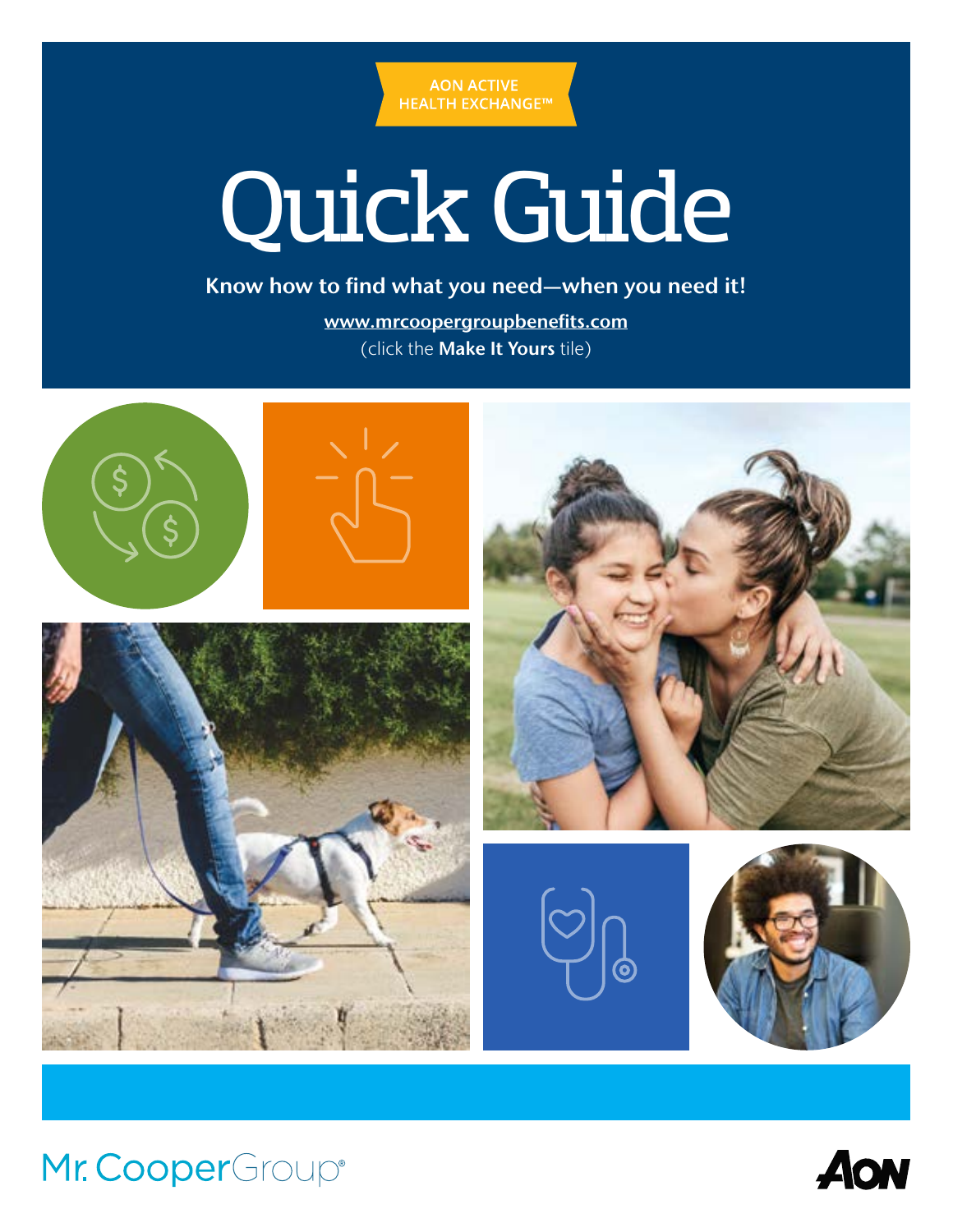# Choose Your Benefits

#### Get Ready Now. Enroll Before Your Deadline.

The Aon Active Health Exchange™ makes it easy to find the right fit. Just choose your coverage level, the price you want to pay, and the insurance carrier you want to work with.



## Get Up to Speed

Visit the Make It Yours website at **[www.mrcoopergroupbenefits.com](https://leplb1130.upoint.alight.com/web/mrcooper/preauth-landing/?forkPage=false)** (click the Make It Yours tile).

- Watch quick videos to see what the exchange is all about.
- Compare the coverage levels side-by-side.
- Get to know the carriers through [Your Carrier Connection](https://mrcoopergroup.makeityoursource.com/your-carrier-connection)-get overviews, compare features and services, and access preview sites to see provider networks and prescription drug information.



## Enroll

Log on to the Mr. Cooper Group Benefits Marketplace at [www.mrcoopergroupbenefits.com](https://www.mrcoopergroupbenefits.com/) (click the Team Members tile) and click Enroll Now.

- Get fast answers about the best medical options for your situation by sharing what's important to you in the **Help Me Choose** tool.
- See how others evaluated the health insurance carriers by looking at carrier ratings for customer service, provider networks, and experience.

Once you've completed your enrollment online, you can view your future coverages and follow-ups on a confirmation page. You can also view this information through the Mr. Cooper Group Benefits Marketplace any time before your benefits begin.



#### Remember, you must enroll to have coverage through Mr. Cooper Group. If you don't enroll, you will **NOT** have:

- Medical or prescription drug coverage.
- Health Savings Account (HSA) contributions, if eligible.
- Dental coverage.
- Vision coverage.
- Flexible spending account (FSA).